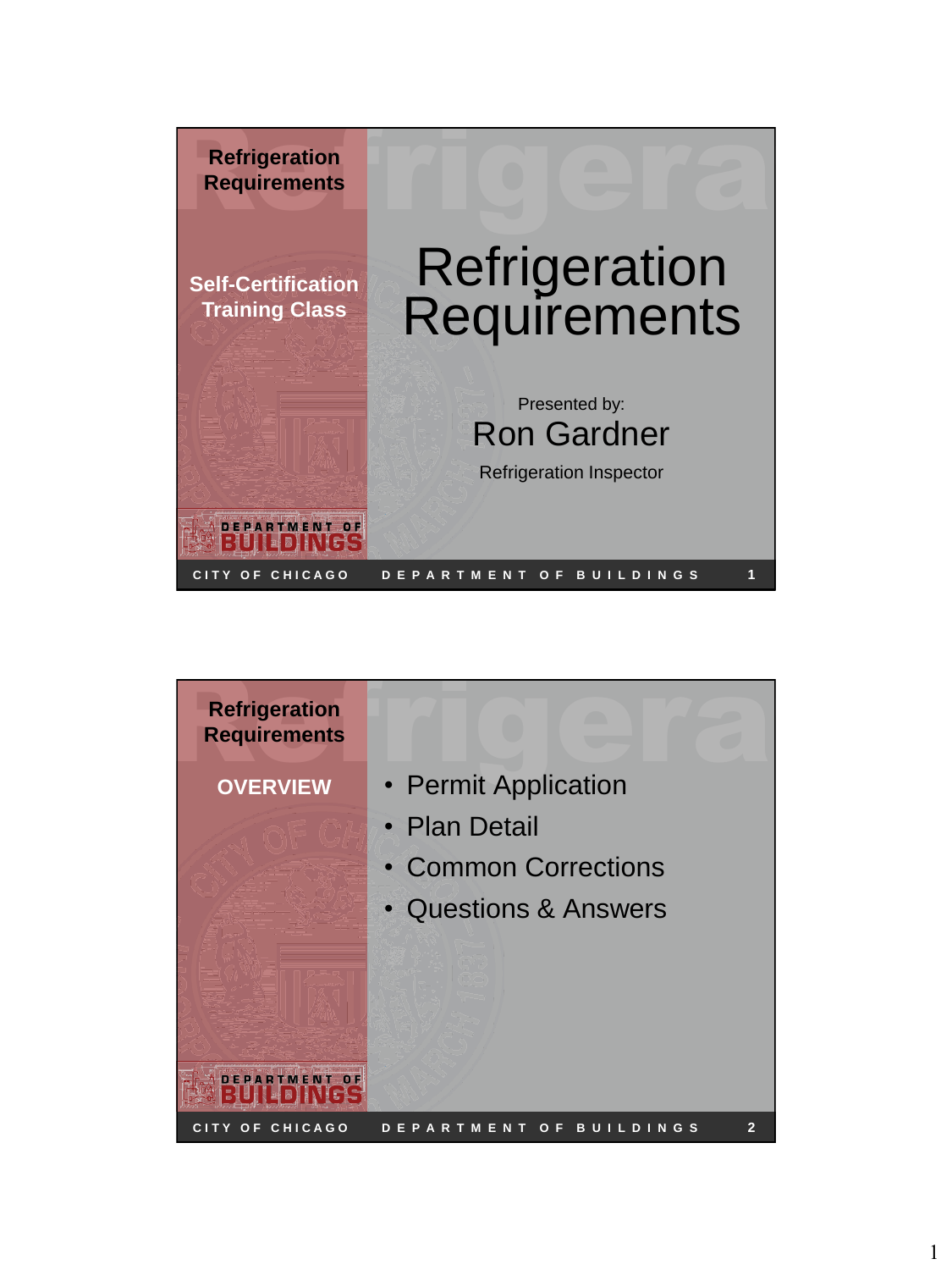

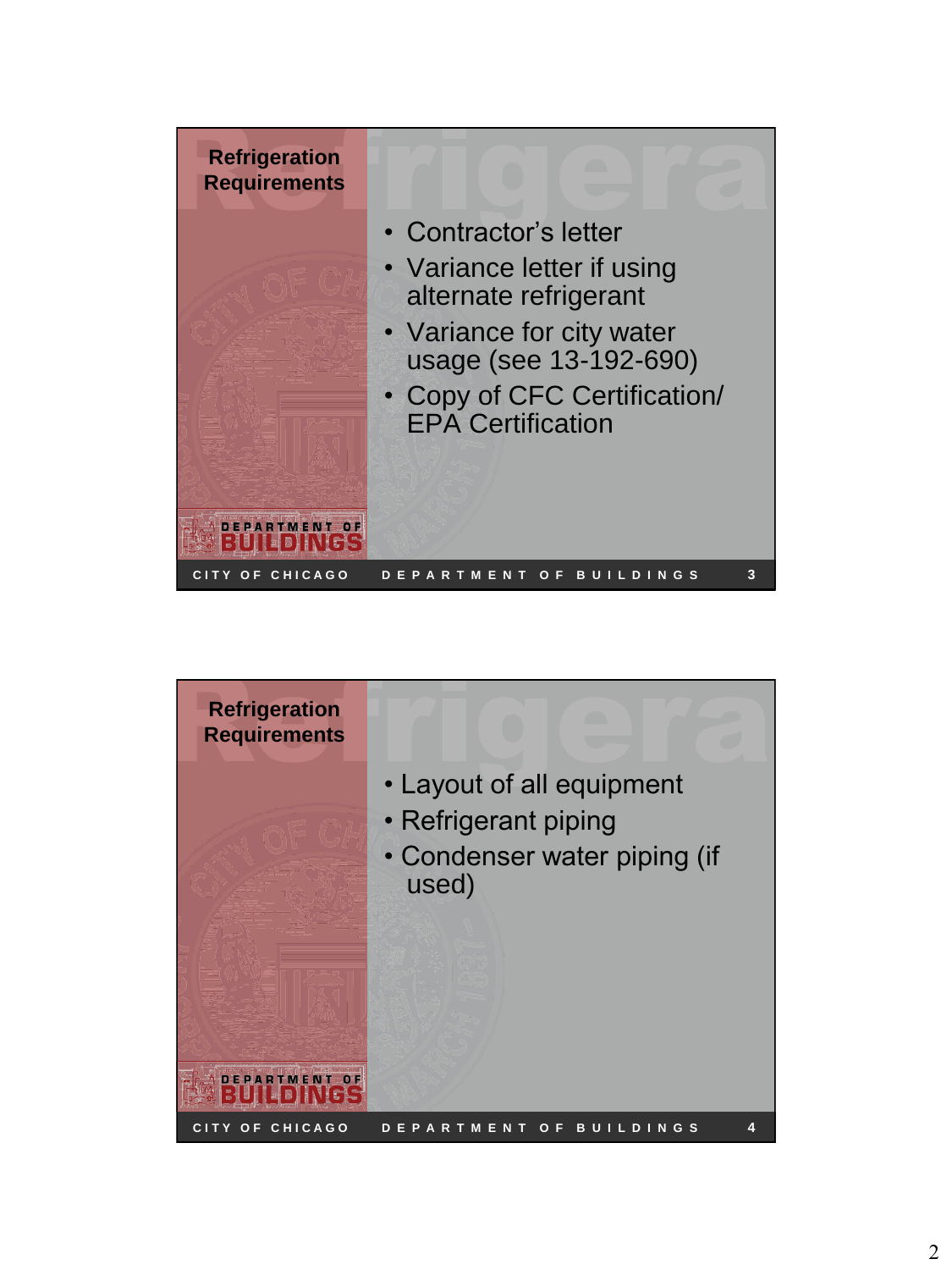|               |              |                                                              |             |                                         | These Refrigeration Notes must appear on Mechanical Page:                                                                                                                                                                              | Refrigeration |        |                    |          |            |                 |
|---------------|--------------|--------------------------------------------------------------|-------------|-----------------------------------------|----------------------------------------------------------------------------------------------------------------------------------------------------------------------------------------------------------------------------------------|---------------|--------|--------------------|----------|------------|-----------------|
|               |              | <b>Sample Schedule</b>                                       |             | All connection and devices to be brazed | Install pressure relief valve on high pressure side of system, upstream of any intervening valves<br>Remove expansion valves, devices, and connections from air stream<br>Refrigeration piping to type "K" copper or Type "ACR" copper |               |        |                    |          |            |                 |
|               |              |                                                              |             |                                         |                                                                                                                                                                                                                                        |               |        |                    |          |            |                 |
| Tag#<br>Unit# | No.<br>Units | <b>REFRIGERATION SCHEDULE</b><br>Total #<br>of Comp.<br>each | Comp<br>Ton | Comp/HP                                 | Refrigerant                                                                                                                                                                                                                            | Wt. Ref       | Remote | Self-<br>Contained | Location | Air Cooled | Water<br>Cooled |
|               |              |                                                              |             |                                         |                                                                                                                                                                                                                                        |               |        |                    |          |            |                 |

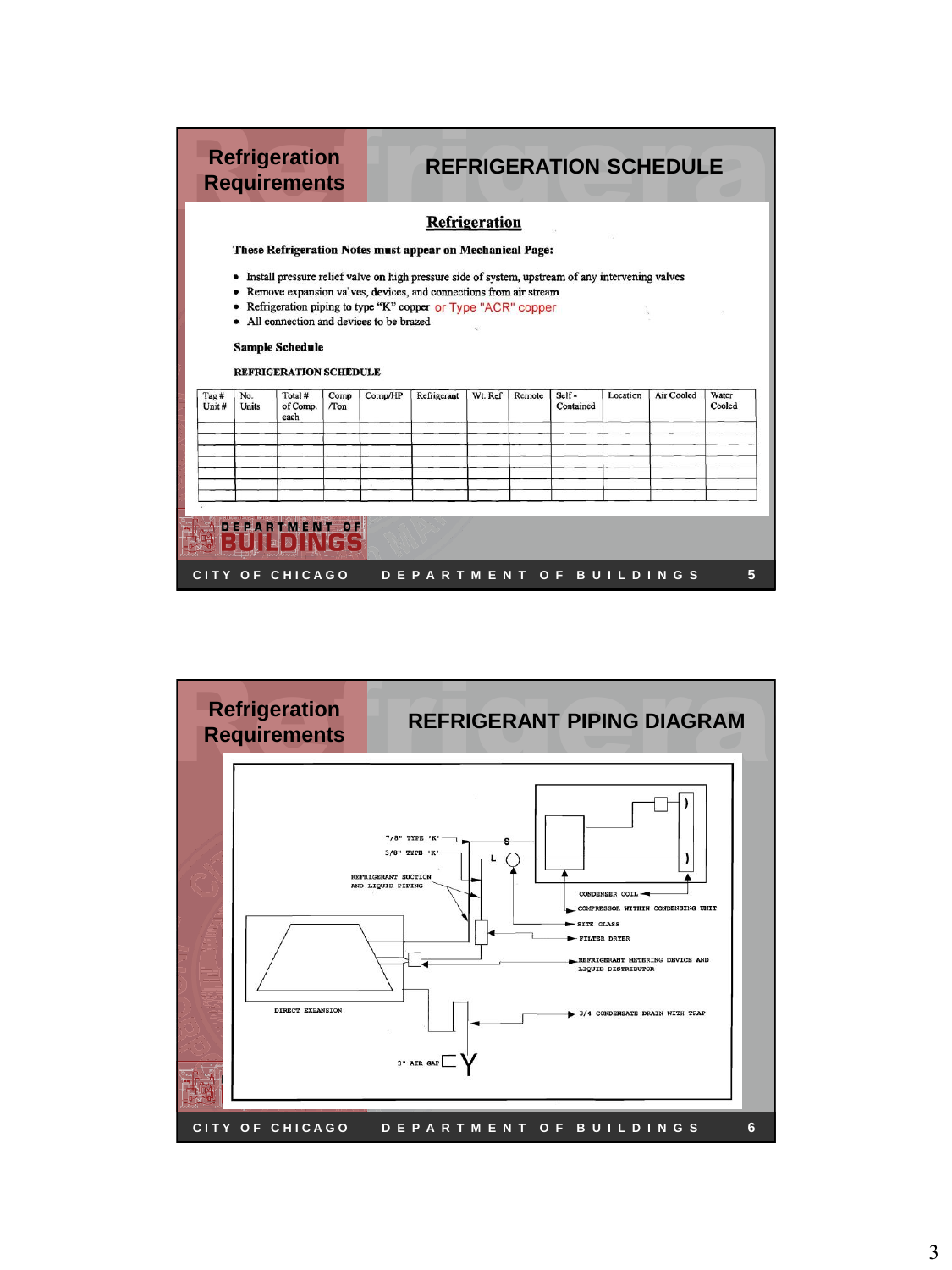

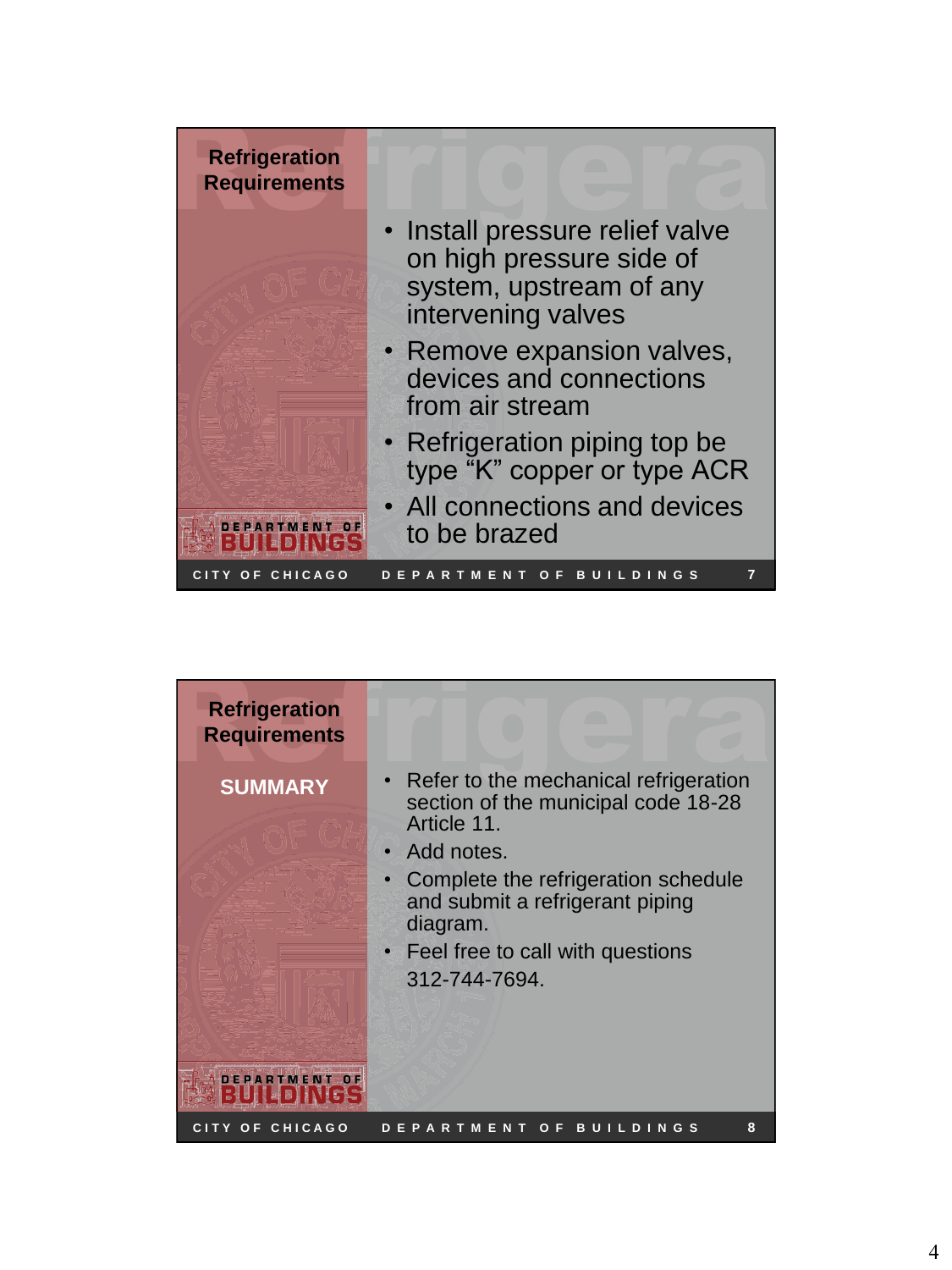

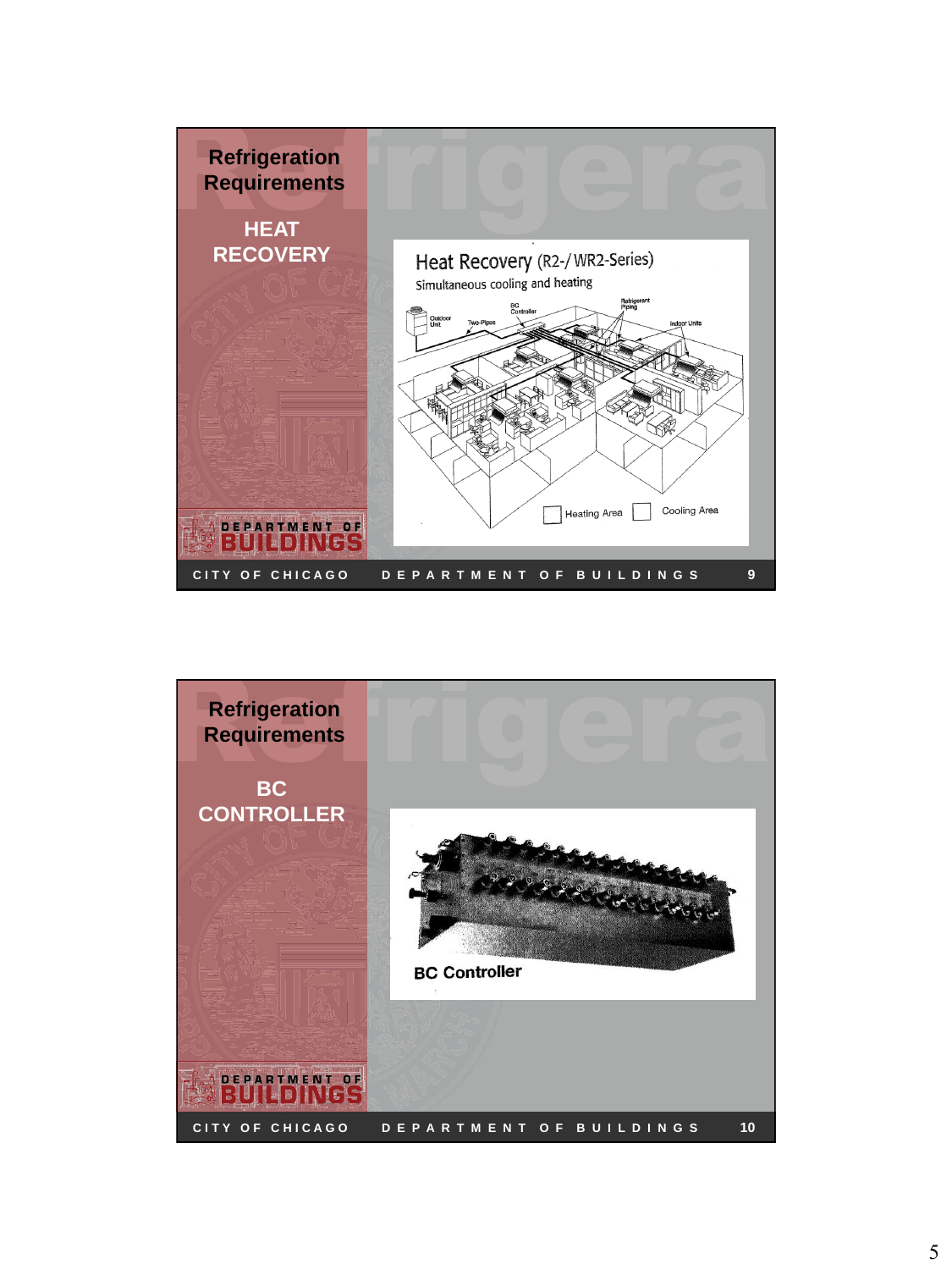